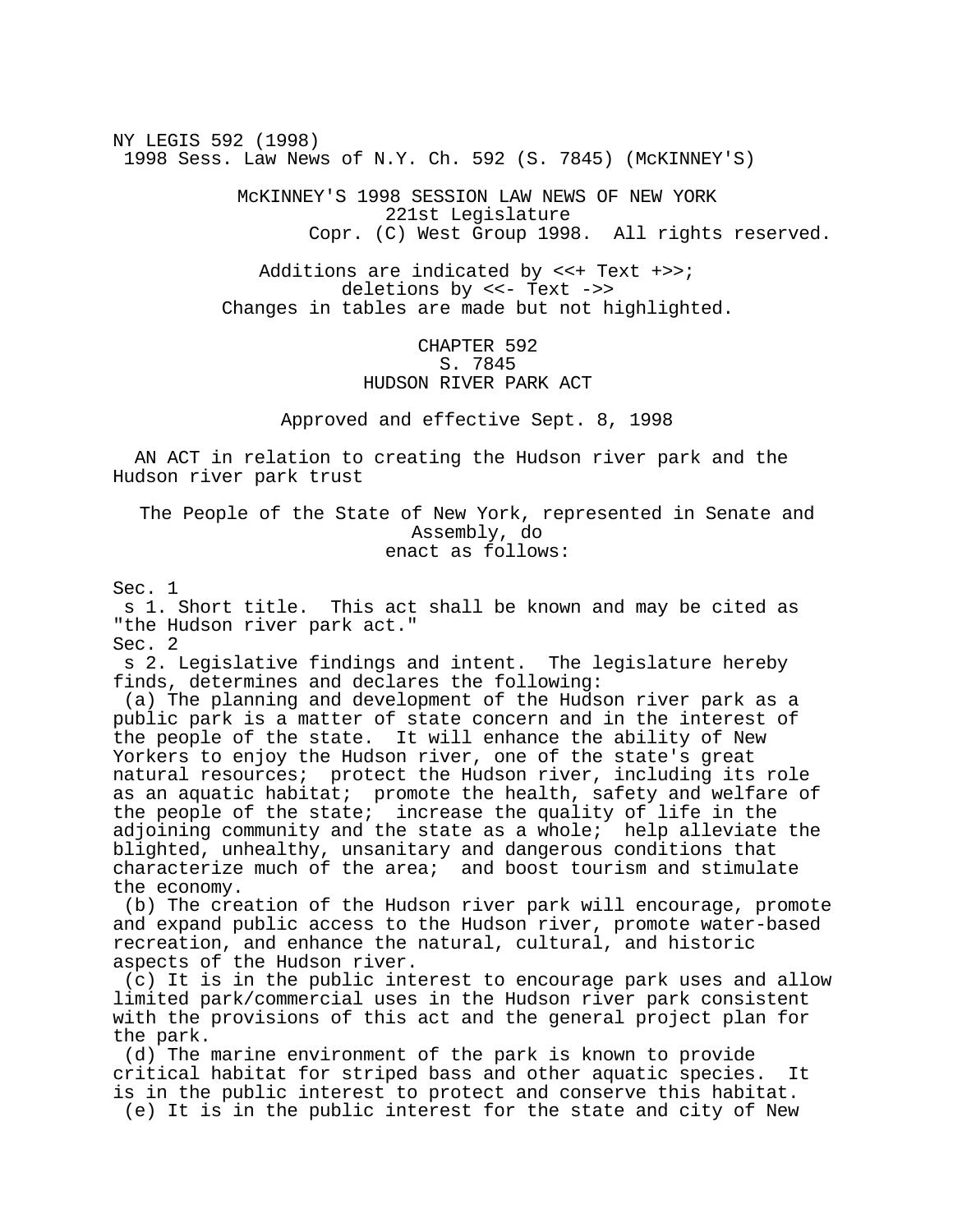York to act together to finance the Hudson river park and for the Hudson river park trust to design, develop, operate, and maintain the Hudson river park, including through the use of available federal funds. It is intended that to the extent practicable and consistent with the intent of subdivision (c) of this section, the costs of the operation and maintenance of the park be paid by revenues generated within the Hudson river park and that those revenues be used only for park purposes. Additional funding by the state and the city may be allocated as necessary to meet the costs of operating and maintaining the park.

 (f) The planning, environmental review, interim improvement, and development process for the park that has been conducted to date has furthered the foregoing purposes and it is essential for that process to continue in order to accomplish such purposes. It is intended that the Hudson river park trust, to the extent provided and subject to the limitations set forth in this act, replace:

 (i) the Hudson river park conservancy, a wholly-owned subsidiary of the New York state urban development corporation; and

 (ii) the New York state urban development corporation; with respect to their authority over the park, for among other things, the completion of the development process and the construction, operation and maintenance of the park, all in accordance with this act.

 (g) The legislature finds that this act is in the public interest, is a matter of state concern, and is necessary to accomplish these important public purposes. The legislature intends that the Hudson river park trust is to operate exclusively for purposesrelating to the promotion of the health and social welfare of the people of the state. Sec. 3

 s 3. Definitions. As used in this act, the following terms shall have the following meanings, unless the context clearly requires otherwise:

 (a) "Board" means the board of directors of the Hudson river park trust.

 (b) "Compatible governmental use" means a use within the park that is compatible with park use in accordance with the purposes of this act, such as necessary and appropriate sewage, utility, and ventilation connections, and private utilities, including the repair, maintenance, operation, and replacement thereof; public safety facilities necessary for the maintenance and operation of the park; the marine company one fire boat station on pier 53; and the city of New York department of sanitation water-dependent marine transfer station on pier 99.

 (c) "Floating structure" means any vessel or other water-supported structure, including a floating dock, which is bordered by either open water or a dock and which is or is intended to be moored or attached to a pier, wharf, dock, platform, bulkhead or floatation system for a period of more than six months; provided however, that such definition shall not include historic ships or vessels, as determined by the trust through rules and regulations. Support by means of a cradle or as a result of natural siltation shall not exclude from this definition a structure normally supported by water.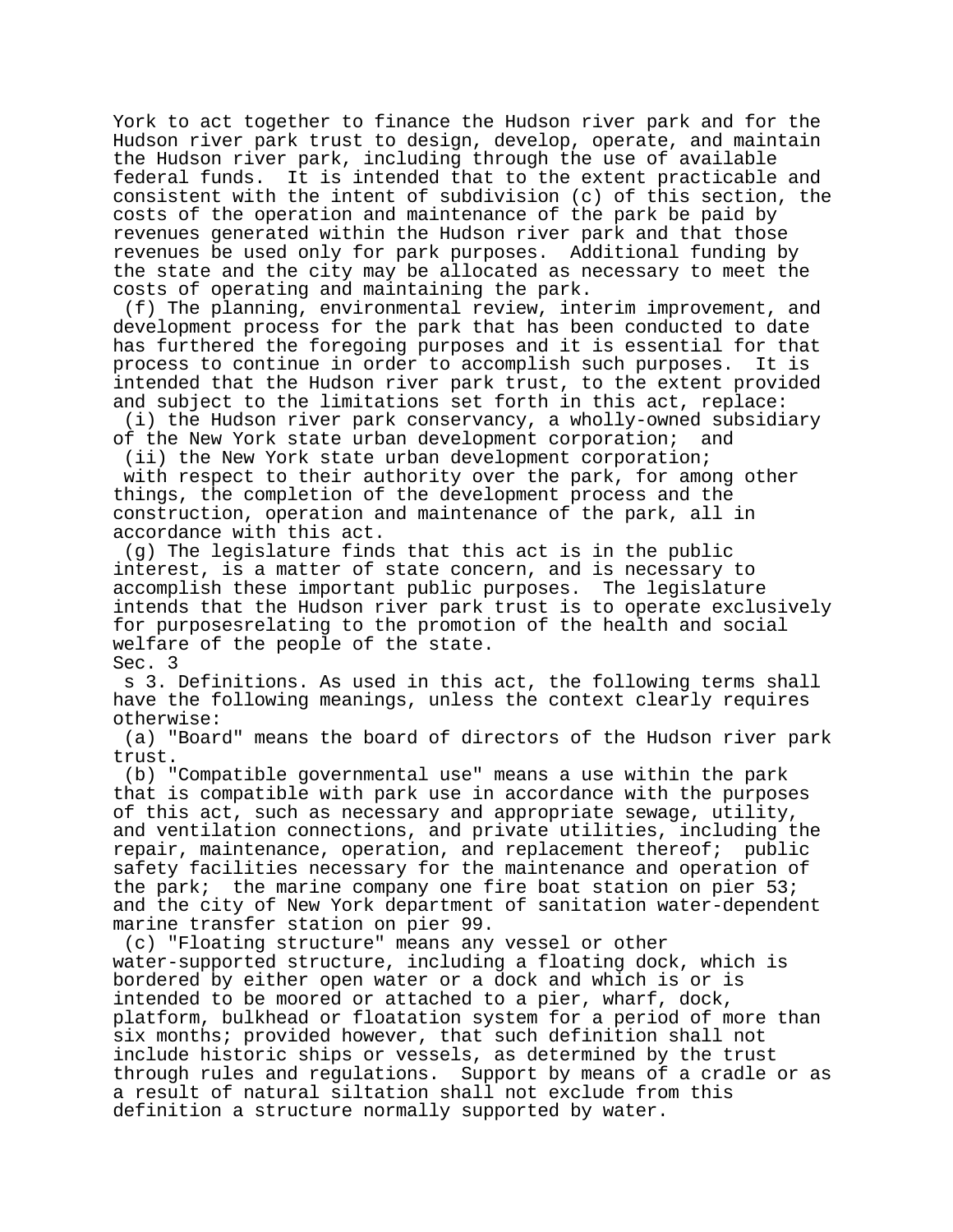(d) "General project plan" means the Hudson river park concept & financial plan, dated May, 1995, as modified in the May 20, 1998 final environmental impact statement, and any successor plan or statement of findings created thereafter consistent with the state environmental quality review act; provided that the general project plan shall be consistent with this act.

 (e) "Hudson river park" or "park" means the area in the city and county of New York within the following boundaries, but excluding pier 76 except as otherwise provided in paragraph (c) of subdivision nine of section seven of this act and piers 78, 88, 90, 92 and 94 and their associated upland areas:

 (i) the southern boundary shall be the northern boundary of Battery Place and Battery Place extended, provided that the Battery Park city project area as defined in section 1972 of the public authorities law shall not be included within the boundaries of the park;

 (ii) the northern boundary shall be the northern boundary of 59th street and 59th street extended;

 (iii) the western boundary shall be the United States pierhead line; and

 (iv) the eastern boundary shall be the western boundary of West street, eleventh avenue or twelfth avenue (whichever boundary is more westerly at any point); provided that as any portion of the state highway route 9-A is completed, as certified by the commissioner of transportation of the state, the eastern boundary of the park adjacent to that portion shall be the western boundary of state highway route 9-A; provided that the department of transportation shall retain a temporary easement over all lands east of the bulkhead during the period of construction of route 9-A for the sole purpose of completing construction; and provided further that (A) Thomas F. Smith Park as will be rebuilt as part of the route 9-A project, (B) the area bounded by 14th street, 15th street, tenth avenue and route 9-A, and (C) any additional land adjacent to the park or adjacent to route 9-A acquired in accordance with the provisions of this act to expand the park shall be part of the park; and provided further that any pier or upland area which is privately owned shall not be deemed part of the park for purposes of this act unless transferred to or acquired by the city or state and made part of the park.

 (f) "Incompatible governmental use" means a governmental use within the park that is not a compatible governmental use or is otherwise incompatible with park use in accordance with the purposes of this act, such as sanitation-truck parking, bus parking, and police impound lots and storage facilities.

 (g) "Park/commercial use" means a use that is not a prohibited use and is compatible with park use, and that is:

 (i) a transportation water dependent use, including commercial maritime and marine ferry terminals;

(ii) an entertainment, retail, or commercial recreational use;

(iii) limited parking spaces incidental to permitted uses;

 (iv) solely at piers 59, 60, and 61 and the headhouse (commonly known as "Chelsea Piers") the uses authorized at such piers and headhouse as of the effective date of this act, including, but not limited to, sports and studio facilities; or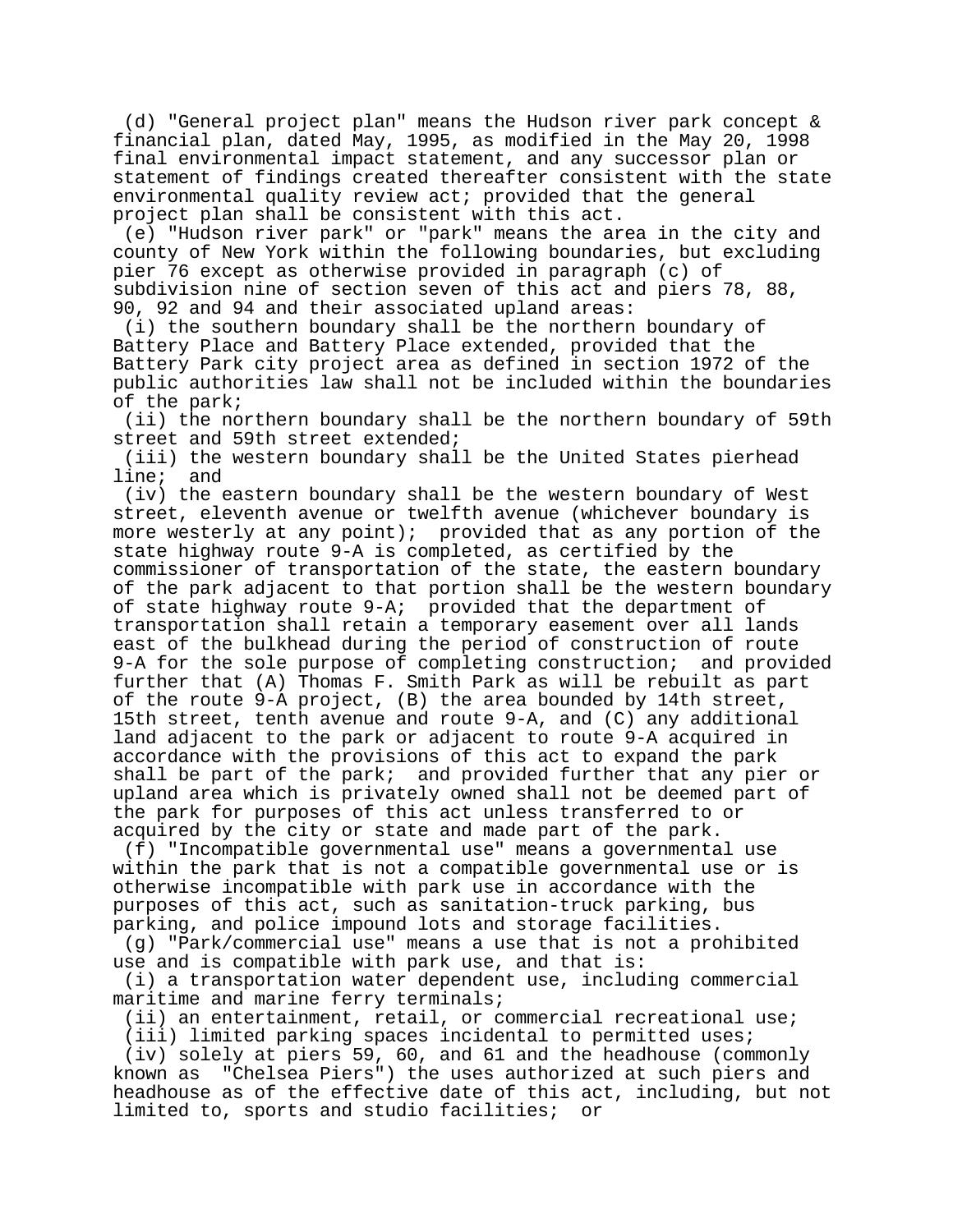(v) a non-tourism/non-recreation heliport for commercial and emergency transportation use.

(h) "Park use" means:

 (i) public park uses, including passive and active public open space uses;

 (ii) public recreation and entertainment, including the arts and performing arts, on open spaces;

 (iii) public recreation and entertainment, including the arts and performing arts within enclosed structures subject to the limitations on such structures specified in subdivision nine of section seven of this act;

 (iv) small-scale boating for recreational and educational purposes that enhance park users' access to, and enjoyment of, the water;

 (v) environmental education and research, including museums subject to the limitations specified in subdivision nine of section seven of this act;

 (vi) historic or cultural preservation including historic ships and vessels;

(vii) wildlife and habitat protection; and

 (viii) facilities incidental to public access to, and use and enjoyment of park uses, such as concession stands, information stands, comfort stations, boathouses, marinas, water taxis, and stands at which bicycles, skates, deck chairs, beach umbrellas, fishing tackle, other sports equipment or other similar products are rented or at which water-taxi tickets or other tourist attraction passes or meals are sold, subject to the limitations on such structures specified in subdivision nine of section seven of this act.

 Provided that the following shall apply: (A) enclosed structures on piers and other areas designated for park use shall be subject to the limitations on such structures specified in subdivision nine of section seven of this act, (B) in no event shall the following be deemed to constitute a "park use": any amusement park, television or film studio, commercial cinema or other forprofit entertainment facility, or any parking facilities (except for temporary spaces for deliveries or as necessary to meet local, state or federal requirements regarding access for disabled persons); and (C) the overall policy within the park shall be to provide free or nominal-cost recreational opportunities to the public on a broad basis.

(i) "Permitted use" means:

(i) park use;

(ii) park/commercial use;

(iii) compatible governmental use;

 (iv) uses permitted under any lease, permit, license, or other instrument in effect upon the effective date of this act, whether or not a prohibited use under this act, but only pursuant to the terms of the instrument and only for the term thereof or pursuant to any extension according to the terms thereof if, but only if, the option to extend is exercised solely by and is a contractual right of the lessee, permittee, licensee or other contractual user, and subject to the deadlines for the removal or relocation of incompatible governmental uses under subdivision nine of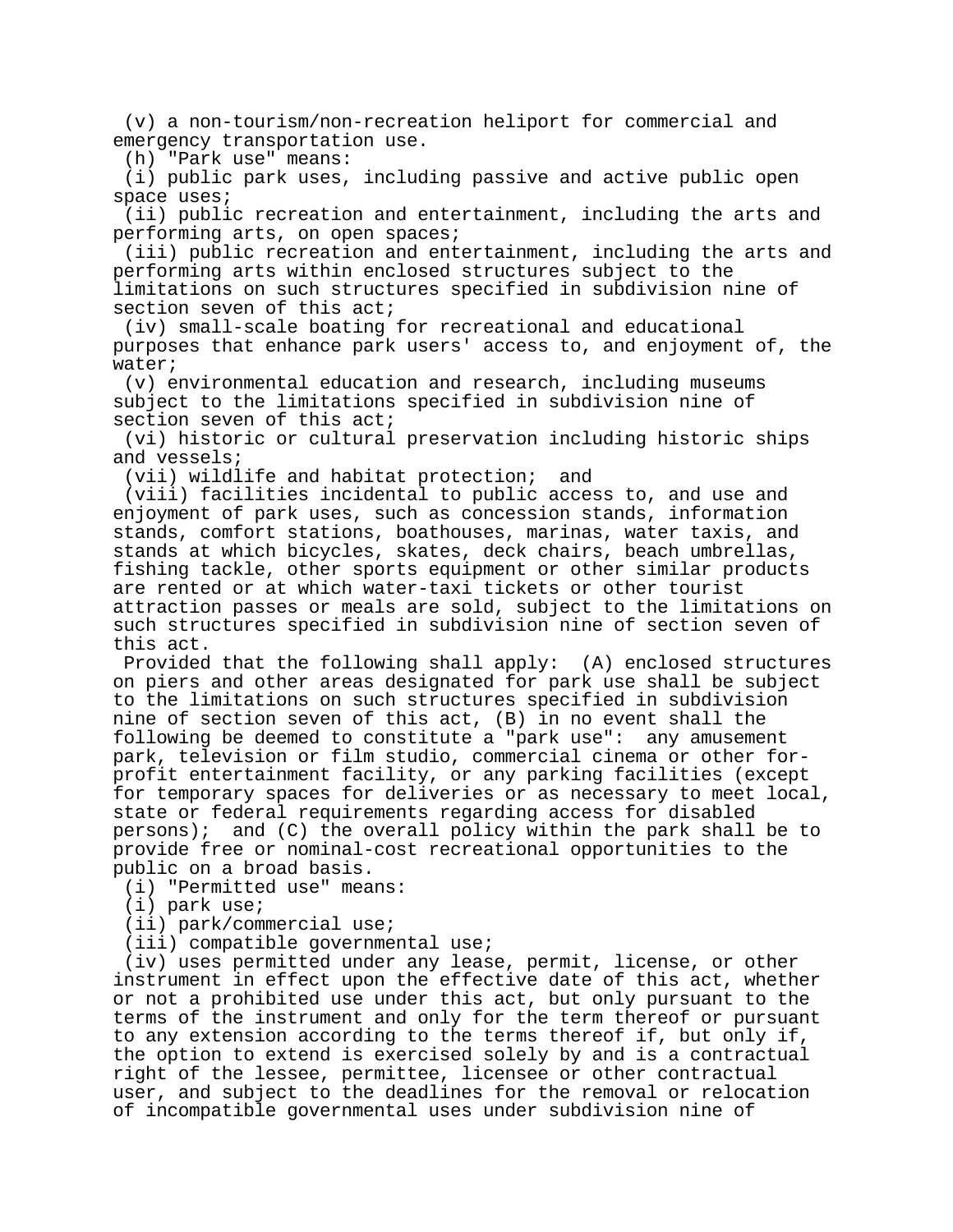section seven of this act.

(j) "Prohibited use" means any of the following uses:

(i) residential;

 (ii) manufacturing, except in furtherance of and incidental to park uses;

 (iii) commercial office and warehousing, except office space incidental to a permitted use;

(iv) hotel;

(v) incompatible governmental uses;

 (vi) casino and riverboat gambling, and the docking of vessels to be used substantially for gambling or for transportation to such a vessel;

 (vii) any facility for motorized aircraft, including a heliport except a heliport which is defined as a park/commercial use; and

 (viii) other uses determined by the trust to be incompatible with the purposes of this act.

 (k) "Hudson river park trust" or "trust" means the public benefit corporation established pursuant to section five of this act.

 (l) "Water section" means all the area of the park west of the bulkhead line, including the water, lands under water and space above the water, but not including the piers and float bridge as they exist on the effective date of this act.

 (m) "Water dependent use" excludes any prohibited use and means: (i) any use that depends on utilization of resources found in the water section;

 (ii) recreational activities that depend on access to the water section, such as fishing, boating, swimming in such waters, passive enjoyment of the Hudson river and wildlife protection and viewing;

 (iii) facilities and incidental structures needed to dock and service boats; and

 (iv) scientific and educational activities that by their nature require access to marine reserve waters.

 (n) "Passive and active public open space uses" mean lawns, esplanades, open pier surfaces, areas for strolling and sitting, picnicking areas and open space areas for sports, exercise and active play including, playgrounds, ball fields, playing courts, and areas for running, biking and rollerblading and similar recreational activities. Sec. 4

 s 4. Dedication of park. The Hudson river park is hereby created and dedicated and shall be planned, developed, operated, maintained, and used in accordance with this act. The park shall be used for public purposes, and for purposes necessary or incidental thereto, as permitted herein. Except as specifically provided herein, real property subject to this act shall not be sold, leased, exchanged, donated or otherwise disposed of, and shall not be used for other than permitted uses as provided in this act.

Sec. 5

 s 5. Creation of the Hudson River park trust. 1. There is hereby created the "Hudson river park trust" which shall be a body corporate and politic, constituting a public benefit corporation. The trust shall come into existence upon the thirtieth day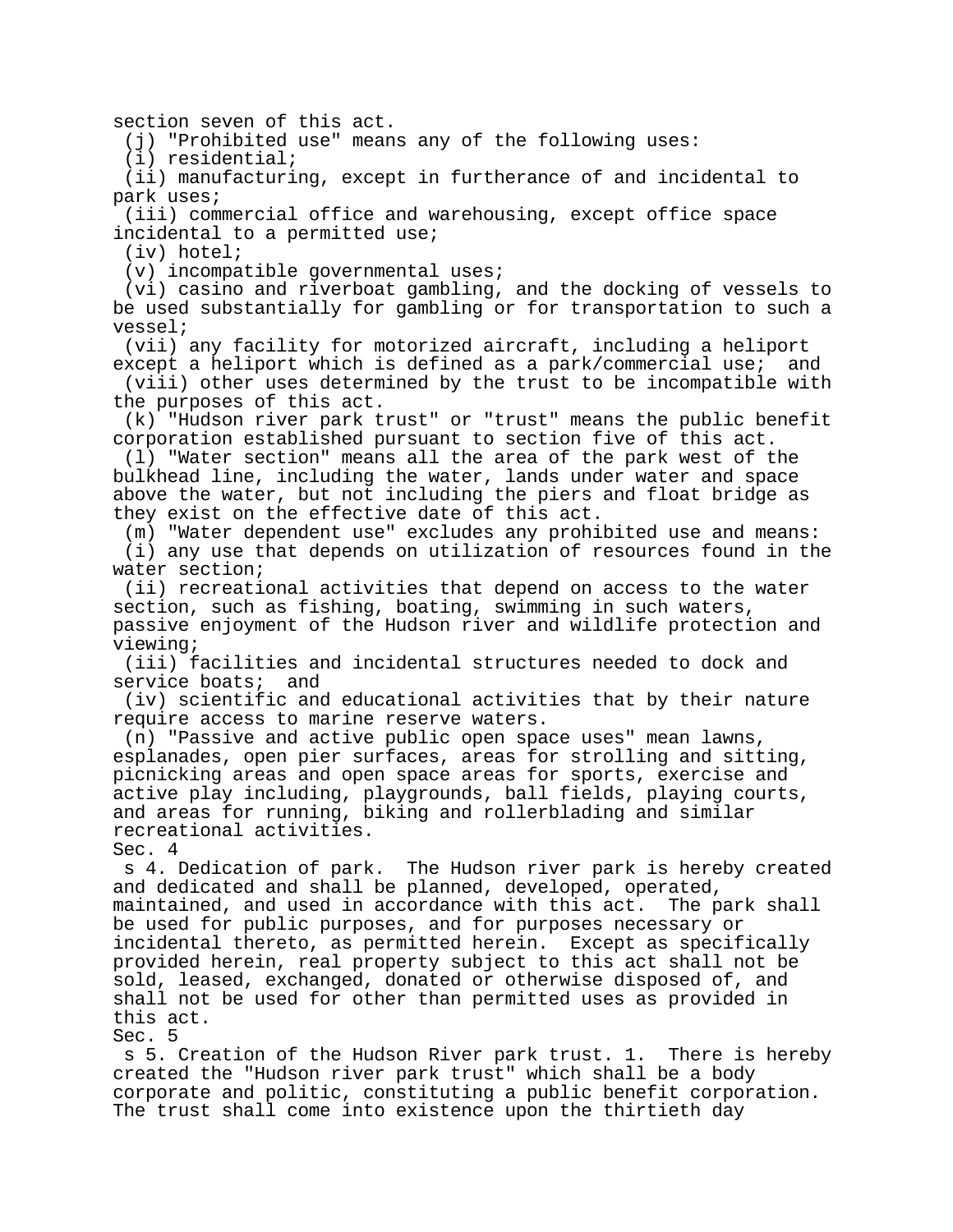following the appointment of not fewer than eight members of its board as herein provided, and the trust and its corporate existence shall continue until terminated by the legislature. The trust shall have the rights, powers, responsibilities and duties set forth in this act, subject to the limitations set forth herein, and it shall replace the New York state department of transportation and the New York state urban development corporation, and the wholly owned subsidiary of said corporation, known as the Hudson river park conservancy, in their authority over the planning, design, construction, operation and maintenance of the park. Upon the coming into existence of the trust, and except for steps necessary to transfer functions and for the construction or maintenance of state route 9-A, the New York state urban development corporation, the Hudson river park conservancy and the New York state department of transportation shall have no further responsibility for or authority over the park, and the Hudson river park conservancy shall be dissolved. Upon the coming into existence of the trust, the trust shall succeed to all contracts, leases, licenses and other legal obligations respecting the park to which its predecessors are party at or after the effective date of this act; provided that the trust shall not assume any debt or financial obligation to any public benefit corporation or governmental entity.

2. The members of the board shall be as follows:

 (a) Five members shall be appointed by and serve at the pleasure of the governor, one of whom shall be the state commissioner of parks, recreation and historic preservation, one of whom shall be the commissioner of environmental conservation, each of whom shall serve ex-officio, and at least one of whom shall be a representative of a not-for-profit, non-governmental environmental or civic organization.

 (b) Five members shall be appointed by and serve at the pleasure of the mayor of the city of New York, one of whom shall be the commissioner of parks and recreation of the city of New York, who shall serve ex-officio and one of whom shall be a representative of a not-for-profit, non-governmental environmental or civic organization.

 (c) Three members shall be appointed by and serve at the pleasure of the president of the borough of Manhattan, one each appointed in consultation respectively with community boards one, two and four within the borough of Manhattan. Two such members shall be voting members designated on a rotating basis by the president of the borough of Manhattan.

 3. Each member except for the non-voting member of the board shall be entitled to one vote on all matters voted on by the board. Eight members shall constitute a quorum. All actions authorized by a vote of the board shall require the affirmative vote of eight members in order to pass. The chair shall be designated by the governor and serve as chair at the pleasure of the governor, and the vice-chair shall be designated by the mayor of the city of New York and serve at the pleasure of the mayor whose designation as chair or vice-chair shall be for a term of two years. Upon completion of the initial term the mayor shall appoint the chair and the governor shall appoint the vice- chair.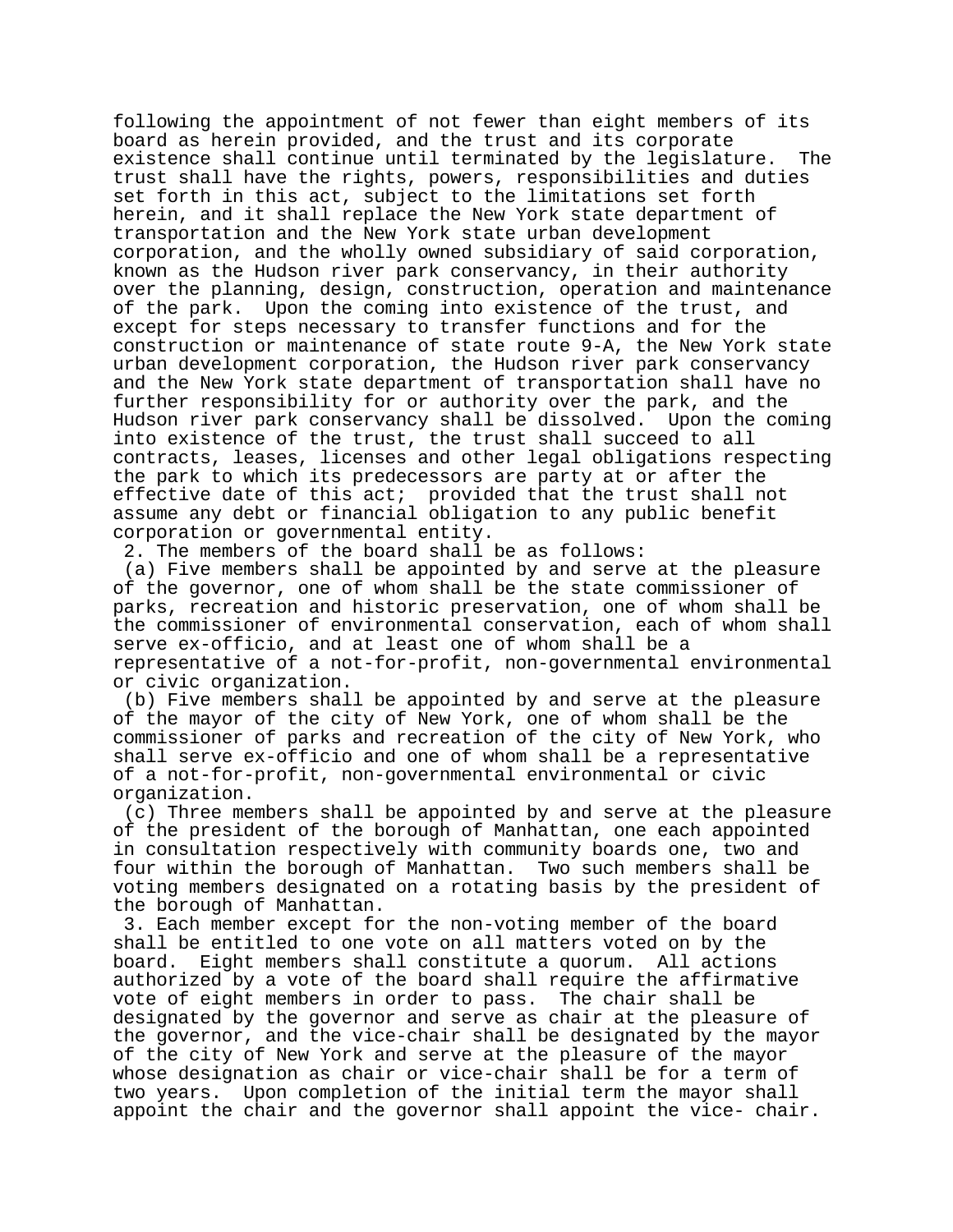The governor and the mayor shall thereafter alternate in designating the chair and vice-chair. The commissioners of parks, recreation and historic preservation and environmental conservation and the commissioner of parks and recreation of the city of New York may each designate a representative to attend, in his or her place, meetings of the board and to act on his or her behalf. Any member of the board who ceases to be a resident of the state shall automatically cease to be a member.

 3-a. Except with respect to the terms of the chair and the vice-chair of the trust who shall serve for a term of four years, of the three other members initially appointed pursuant to paragraph (a) of subdivision two of this section, two shall serve for a term of two years and one shall serve for a term of three years and of the four other members initially appointed pursuant to paragraph (b) of such subdivision two members shall serve for a term of two years and two members shall serve for a term of three years. All successors to the members initially appointed pursuant to paragraphs (a) and (b) of subdivision two of this section shall serve for a term of four years. All members appointed pursuant to paragraph (c) of subdivision two of this section shall serve for a term of one year. Each member shall serve at the pleasure of the person who appointed such member. Vacancies occurring otherwise than by expiration of term shall be filled for the unexpired term in the same manner as the original appointment.

 4. Members of the board shall not be compensated for their services but may be reimbursed for their necessary and actual expenses incurred in connection with the performance of their duties. The board may delegate to one or more of its members or to its officers, agents or employees such powers and duties as it may deem proper.

 5. It shall not be deemed a conflict of interest for a person to simultaneously hold positions as a member of the board and as an officer of the trust. No public officer or employee shall forfeit or be deemed to have forfeited such public office or employment by accepting membership on the board. Sec. 6

 s 6. Purposes of the trust. The trust is created to fulfill the following purposes in accordance with this act:

 (a) to plan, design, develop, construct, operate and maintain the park;

 (b) to provide a place for recreation, reflection, education, and cultural expression for the public;

(c) to be a proper and appropriate steward of the environment;

 (d) to cooperate, and to coordinate matters relating to the park, with the federal government, the state and the city of New York as well as with community, environmental, and civic groups;

 (e) to accept contributions from philanthropic organizations, foundations, and all other entities or persons for the purpose of advancing the purposes in this act;

 (f) to accept appropriations and grants from federal, state and local governments;

 (g) to receive rents, payments in lieu of taxes, and other revenues generated within the park, and to use the same solely to improve, operate and maintain the park; and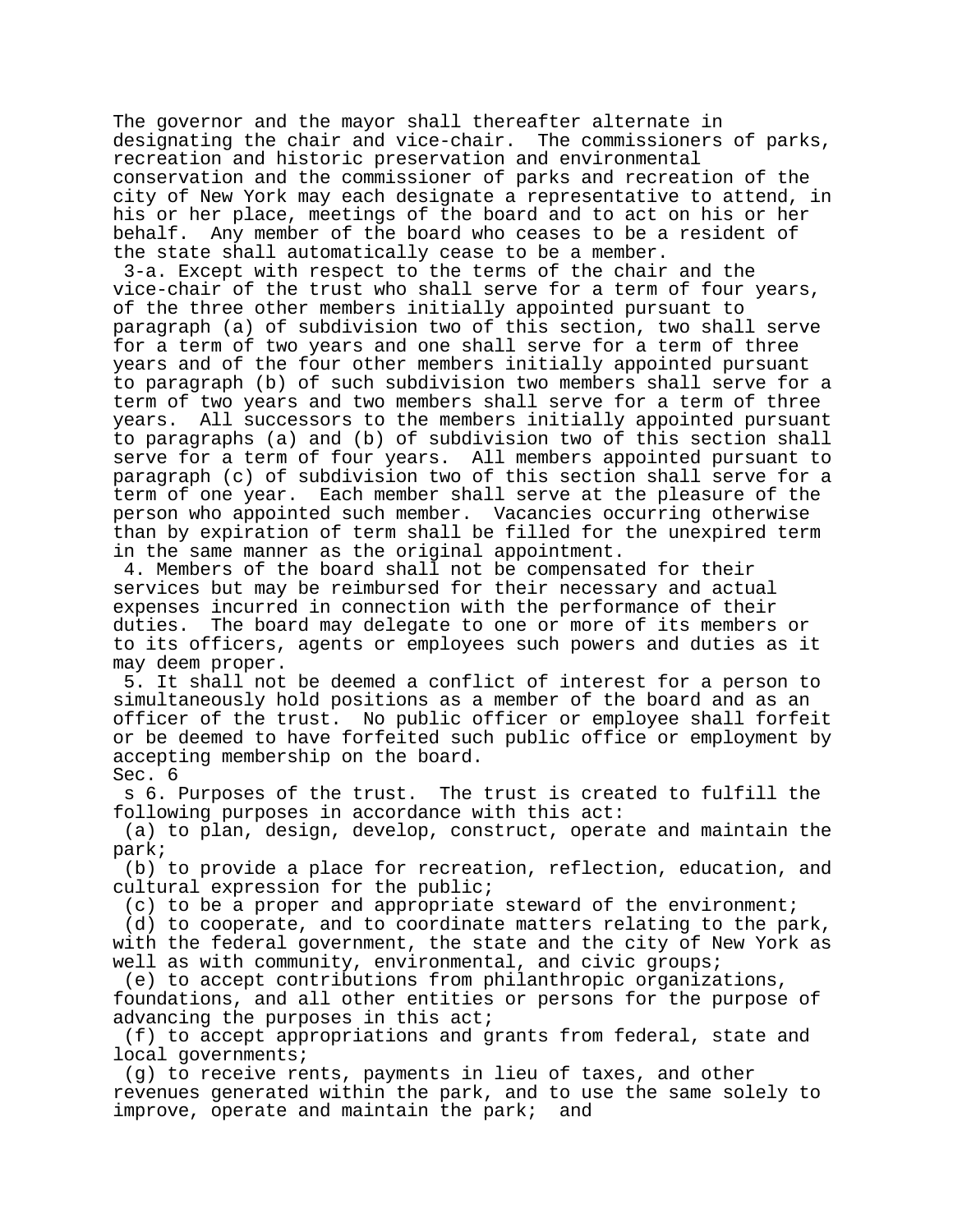(h) to encourage and support public volunteer activities and participation in the operation of the park. Sec. 7

 s 7. Powers of the trust. 1. To fulfill its purposes under this act, the trust shall have the following powers, functions, duties and authority subject to the limitations set forth in this act:

 (a) to plan, design, develop, construct, operate, and maintain the Hudson river park;

 (b) to provide for the health, safety and welfare of the public using facilities under its jurisdiction;

(c) to establish an advisory council;

(d) to exercise the following general corporate powers:

 (i) to make and alter by-laws for its organization and internal management;

 (ii) to adopt, amend or rescind such rules, regulations and orders as may be necessary or convenient for the performance or exercise of the functions, powers and duties of the trust in accordance with the provisions of this act;

 (iii) to enter into contracts, including customary trade credits in the ordinary course of business, with any person and do all things necessary or convenient to carry out the functions, powers and duties of the trust;

 (iv) to conduct meetings and hearings with respect to any matter under the jurisdiction and control of the trust;

 (v) to bring or defend such actions, suits or proceedings as may be necessary or proper to perform any of the powers, functions and duties of the trust;

 (vi) to exercise and perform such other functions, powers and duties as shall have been or may be from time to time conferred or imposed by or pursuant to law;

 (vii) to appoint such officers and employees as it may require for the performance of its duties, and to fix and determine their qualifications, duties, and compensation and to retain or employ such persons as landscape architects, architects, historians, ecologists, marine biologists, educators, engineers, counsel, auditors, and private consultants on a contract basis or otherwise to render professional or technical services and advice;

 (viii) to submit legal matters to the attorney general of the state who may furnish any necessary legal services and advice required to assist the trust in accomplishing its corporate purposes;

 (ix) to designate the depositories of its money and the persons authorized to sign checks and other such instruments on its behalf;

(x) to establish and re-establish its fiscal year;

 (xi) to procure insurance against any loss in connection with its property and other assets and operations in such amount and from such insurers as it deems appropriate, or enter into self-insurance agreements with the city and state of New York to insure against any such loss;

 (xii) to apply for or accept any gifts or grants of funds or personal property or financial or other aid in any form from the federal government, the state or the city of New York or any agency or instrumentality of any of the foregoing, or from any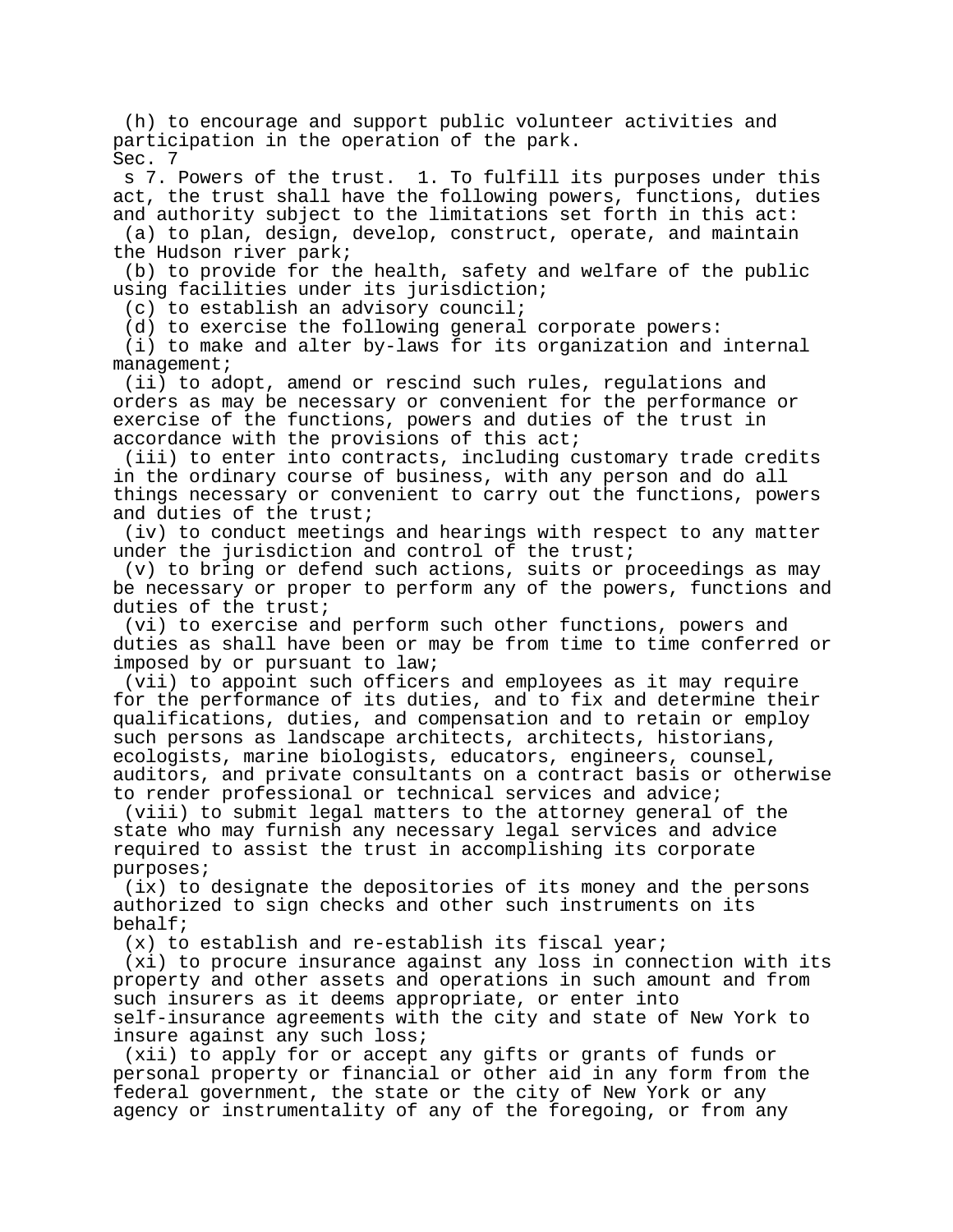other source, in furtherance of the performance of the trust's functions, duties and authority under this act; and

 (xiii) to prepare and approve an annual budget for its operations.

 (e) to work with the state, the city of New York, agencies and instrumentalities thereof and other public and private entities in order to develop interim programming for both recreational and revenue-producing uses within the boundaries of the park;

 (f) to provide for meaningful public notice, participation, consultation and review in the planning, development and operation of the park, which shall include, but not limited to (i) consultation with community boards one, two and four within the Borough of Manhattan, the Advisory Council, elected officials representing communities neighboring the park and appropriate community, civic and advocacy organizations and (ii) timely and reasonable notification to such individuals and groups and appropriate news media of each meeting of the trust and any public hearings regarding significant plans or proposed actions with respect to the park;

 (g) to develop and oversee an annual financing plan that will combine contributions from the federal government, the state, the city of New York and private sources for the planning and development of the park;

 (h) to contract with any governmental entity for the trust to operate and maintain any public property (that could be acquired to be added to the park under this act) as if it were part of the park; and

 (i) to regulate the safe operation of vessels within the pier head line.

 2. The trust shall not be authorized to issue bonds, notes or other similar obligations, whether or not negotiable or to contract to pay debt service on such obligations issued by any other entity. The trust shall not have the power of eminent domain and shall not be authorized to acquire or hold title to real property. The trust shall not provide direct financial assistance to attract, expand or retain a business within the park.

 3. (a) All legal and equitable title to or in any real property within the boundaries of the park which is currently held by either the state or the city of New York shall remain with the state or city of New York respectively. Upon the taking effect of this act, authority with respect to such real property shall be exercised by: (i) the New York state office of parks, recreation and historic preservation in the case of real property held by the state (other than underwater lands held by the state); (ii) the New York state department of environmental conservation in the case of underwater lands held by the state; and (iii) the city of New York department of parks and recreation in the case of real property held by the city of New York; all without further act or deed or transfer, subject to such leases, permits, licenses, liens, easements and other encumbrances relating thereto as may lawfully exist at such time.

 (b) Upon the coming into existence of the trust, it shall exercise its rights, powers, responsibilities, and duties with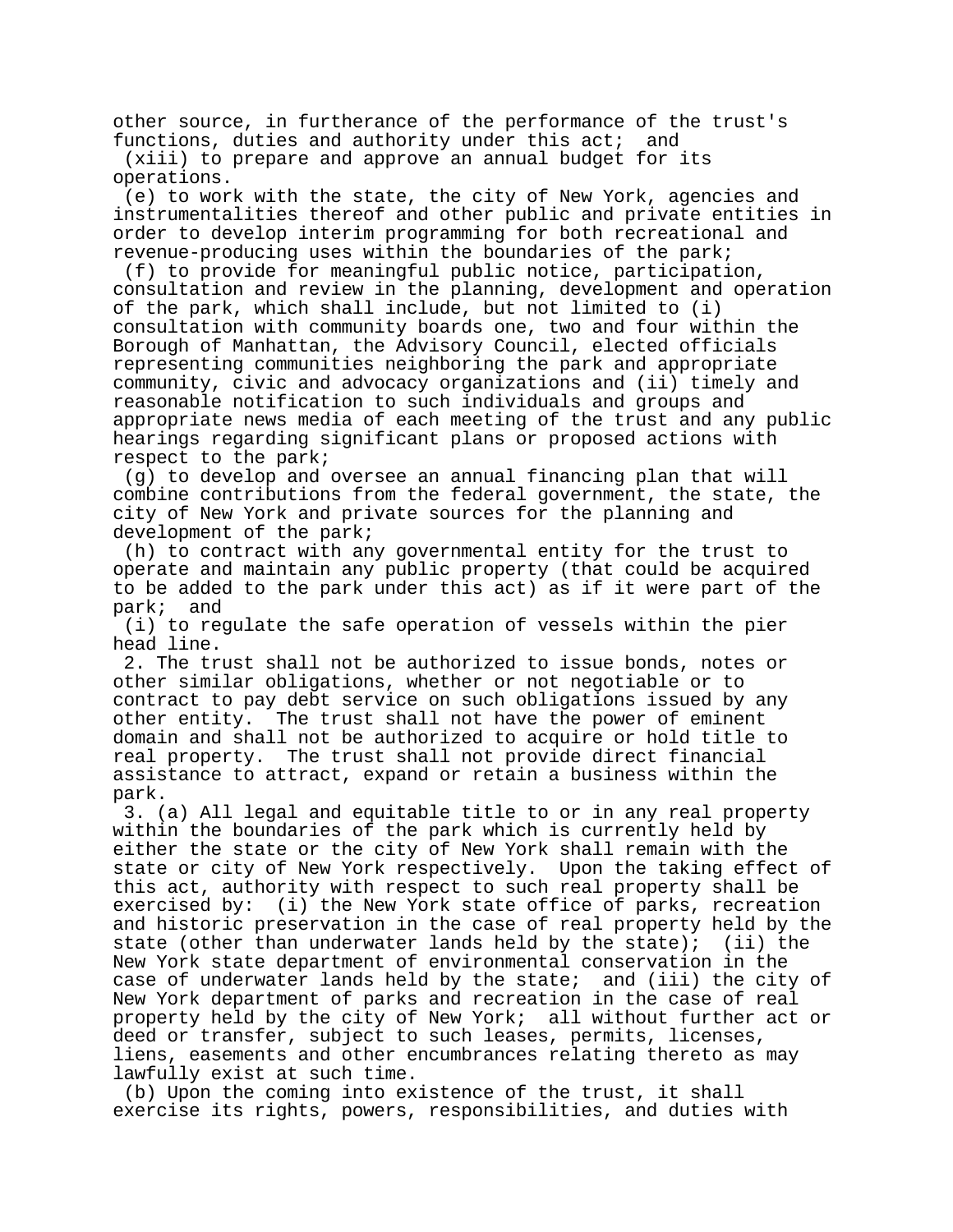respect to the park under this act. The state and the city of New York, each with respect to its real property in the park, shall expeditiously enter into agreements with the trust, whether by lease or otherwise, for a term not to exceed 99 years and execute such other instruments as necessary, whereby the trust shall receive a possessory interest in the real property and exercise its rights, powers, responsibilities, and duties, all in accordance with this act.

 (c) No part of the real property in the park may be alienated, sold or otherwise disposed of (except for any lease, license or other encumbrance consistent with this act) other than by act of the legislature and, in the case of real property held by the city of New York, without compliance with the uniform land use review procedures of the city of New York or any successor law.

 (d) Any personal property owned by the Hudson river park conservancy shall, upon the coming into existence of the trust, be transferred to the trust immediately and without consideration. 4. The trust shall be subject to article 8 of the environmental conservation law. If a general project plan and findings statement under that article has been adopted prior to the coming into existence of the trust and the general project plan is consistent with the use limitations in this act, then that general project plan shall constitute the general project plan for the park. However, if such a general project plan and findings statement has not been adopted at that time, or the plan is not consistent with the use limitations in this act, then the trust shall continue the preparation of an environmental impact statement in accordance with the ongoing state environmental quality review processes begun by its predecessors and shall act as lead agency in connection therewith in order that there shall be no interruption or impediment to that process as a result of this act. Such use by the trust of the environmental impact Such use by the trust of the environmental impact statement begun by the New York state urban development corporation and Hudson river park conservancy shall not be deemed illegal or an objection under article 8 of the environmental conservation law. Unless the context clearly requires otherwise, any reference to the urban development corporation doing business as the empire state development corporation and Hudson river park conservancy in the final environmental impact statement or any other document that is part of the process of developing or approving the general project plan, or in the general project plan itself, shall be deemed to refer to and may be amended to refer to the Hudson river park trust, and such referral and amendment shall not be deemed illegal or an objection under article 8 of the environmental conservation law. The plan resulting from such environmental review process shall be consistent with this act and shall be the basis for the design and development of the park and be known as the general project plan.

 5. The only uses or structures within the park which shall not be subject to zoning and other land use laws and regulations of the city of New York shall be passive and active public open space uses.

 6. In the case of any proposed significant action affecting the park or community, including the adoption of, and any amendment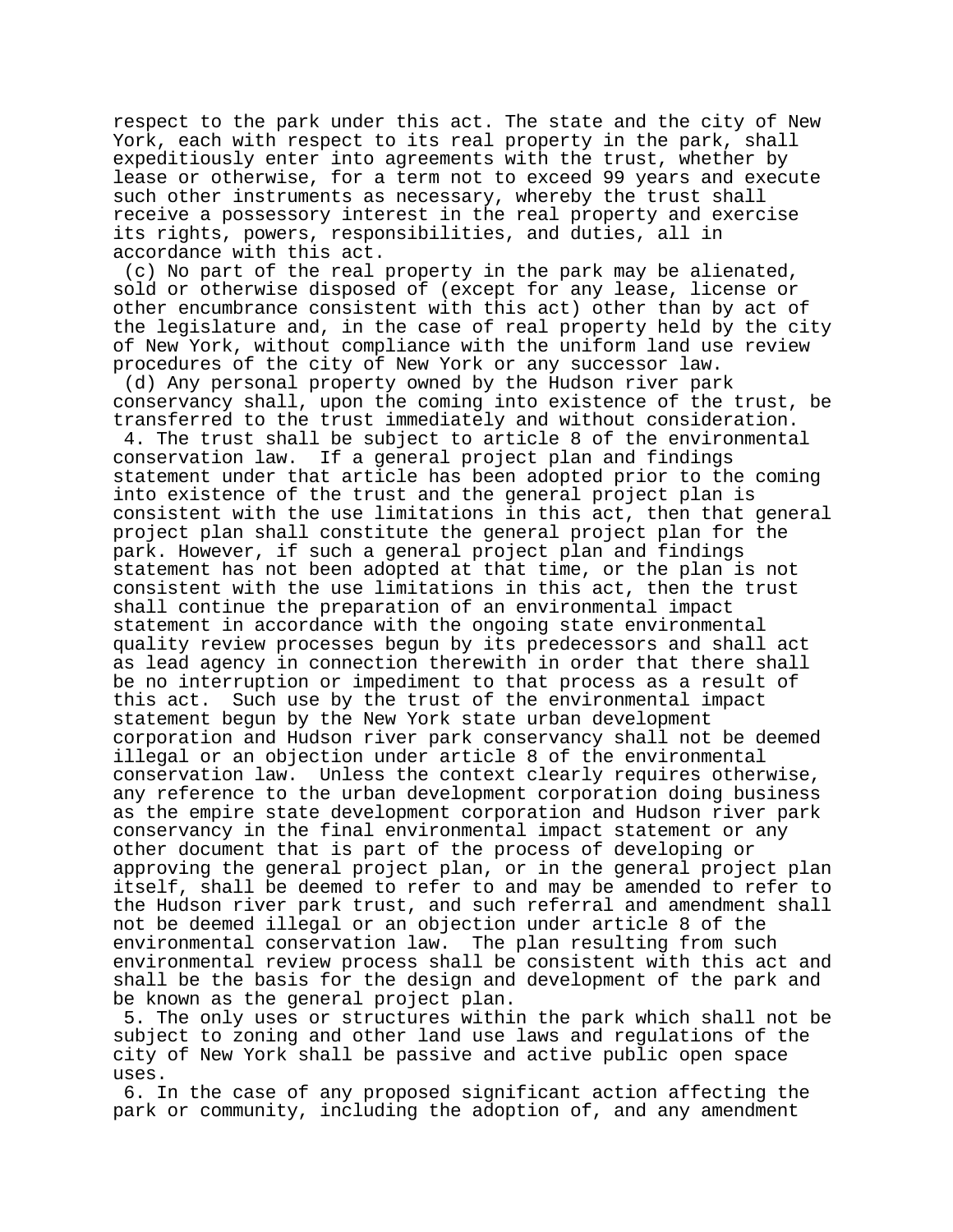to, the general project plan or the annual financing plan, the trust shall:

 (a) hold a public hearing on not less than 30 days' advance public notice;

 (b) solicit and consider the views of Manhattan community boards one, two, and four, the planning commission of the city of New York, the advisory council, elected officials representing communities neighboring the park, and interested groups and individuals, allowing not less than sixty days following the notice of the proposed action for the submission of such views; and

 (c) publish notice of the hearing and proposed action in the city record and state register.

 7. No later than February 1 of each year following the effective date of this act and within 60 days after the later of the effective date of this act or the adoption of the general project plan or any amendment, the trust shall deliver to the governor, the speaker of the assembly, the temporary president of the senate, the state comptroller, the mayor of the city of New York, the speaker of the city council of the city of New York, the comptroller of the city of New York and community boards one, two, and four within the borough of Manhattan, a current copy of the annual financing plan and any amendments to the general project plan for the park and the trust shall, within the same time, make such plan and a current copy of its regulations available for public inspection during business hours at the offices of the trust within the city of New York.

 8. The park shall be developed, operated, and maintained for permitted uses only, and in compliance with the general project plan and rules and regulations adopted by the trust. In making a determination with respect to particular uses, the trust shall find and determine that the permitted uses, when viewed in light of other permitted uses in the park, are consistent with the purposes of this act, the general project plan and the rules and regulations promulgated pursuant to this act.

 9. Subject to all existing leases, permits, licenses or other instruments in effect on the effective date of this act, the following piers and areas within the park shall be subject to the following additional provisions:

 (a) Piers 25, 26, 32, 34, 42, 45, 46, 51, 54, 62, 63, 64, 66 and the adjacent float bridge, 84, 95, and 96, shall be used solely for park use. The foregoing listing of piers is not intended to describe all the piers which may be limited to park use; this is the minimum number limited to park use, and the final determination of all the piers to be limited to park use shall rather be made by the general project plan.

 (b) No less than the equivalent of fifty percent of the footprint of Pier 40 shall be passive and active public open space; provided that up to one hundred percent of this pier may be limited to park use by the general project plan. Notwithstanding any other provision of this act to the contrary, Pier 40 may be used for parking for passenger vehicles with a seating capacity of 10 passengers or less, provided however such use shall be predominantly for long- term parking.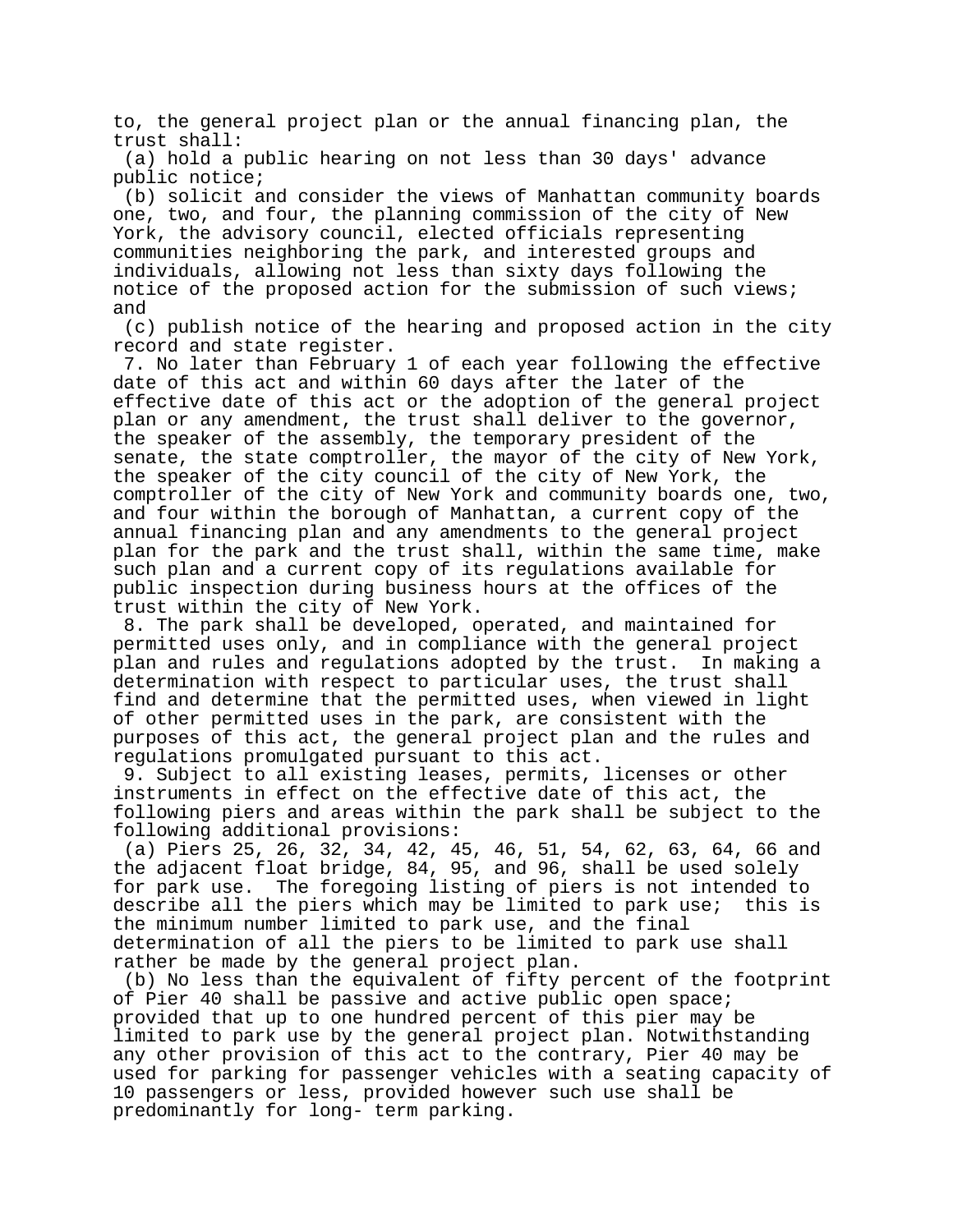(c) The city of New York shall use best efforts to relocate the<br>tow pound on Pier 76. Subsequent to relocation of the tow pound Subsequent to relocation of the tow pound, the city of New York shall convey to the trust a possessoryinterest in fifty percent of Pier 76 for passive and active public open space use for a period not to exceed 99 years, provided that such open space portion of Pier 76 shall be contiguous to water. Upon such conveyance, the portion so conveyed will become part of the park and will be used solely for passive and active public open space uses.

 (d) Upon the relocation of any incompatible governmental uses, the Gansevoort peninsula, or any portion thereof from which such incompatible governmental uses are removed, shall be used solely for park use (of which at least eighty percent shall be passive and active public open space uses), plus the marine company one fireboat station on Pier 53; provided however the city of New York shall use its best efforts for the relocation of the sanitation garage and by December 31, 2003 relocate the salt pile and remove the incinerator.

 (e) Upon expiration or earlier termination of the lease of the structure adjacent to Pier 63 currently used for a private equestrian, marine, and basketball center, such structure and barge shall be removed as soon as practical, and the land area bounded by the Chelsea Piers headhouse and the south side of Pier 62 on the south, the Hudson River on the west, Route 9-A on the east and 24th Street extended on the north (Chelsea Waterside Park) shall be used solely for park use (of which at least eighty percent shall be passive and active public open space uses).

 (f) Upon the expiration or earlier termination of any applicable leases or other agreements, the land area bounded by the southern boundary of West 54th street extended on the south, the Hudson River on the west, Route 9-A on the east and 57th Street extended on the north, but not including the existing Pier 94 headhouse (Clinton Cove Park) shall be used solely for park use (of which at least eighty percent shall be passive and active public open space uses), subject to adequate access to Route 9A in front of the headhouse.

 (g) All sanitation uses at Pier 97 will be relocated by December 31, 2003, after which, Pier 97 shall be used solely for park use (of which at least eighty percent shall be passive and active public open space uses).

 (h) On each of the piers identified in paragraph (a) of this subdivision (i) not less than eighty percent of the surface area of each such pier shall be used solely for passive and active public open space uses, or for habitat and wildlife protection in the case of any pier for that purpose, and (ii) not more than ten percent of the surface area of each such pier shall be covered by enclosed structures; provided that at Pier 26, the coverage limitation shall be fifteen percent and at Pier 64, the existing structures at that pier (or any portions thereof) may be retained for permitted park uses without regard to the requirements of subparagraphs (i) and (ii) of this paragraph.

 (i) Consistent with the general project plan, the area of the park east of the bulkhead line shall be used solely for park use and to permit access to permitted uses; provided that this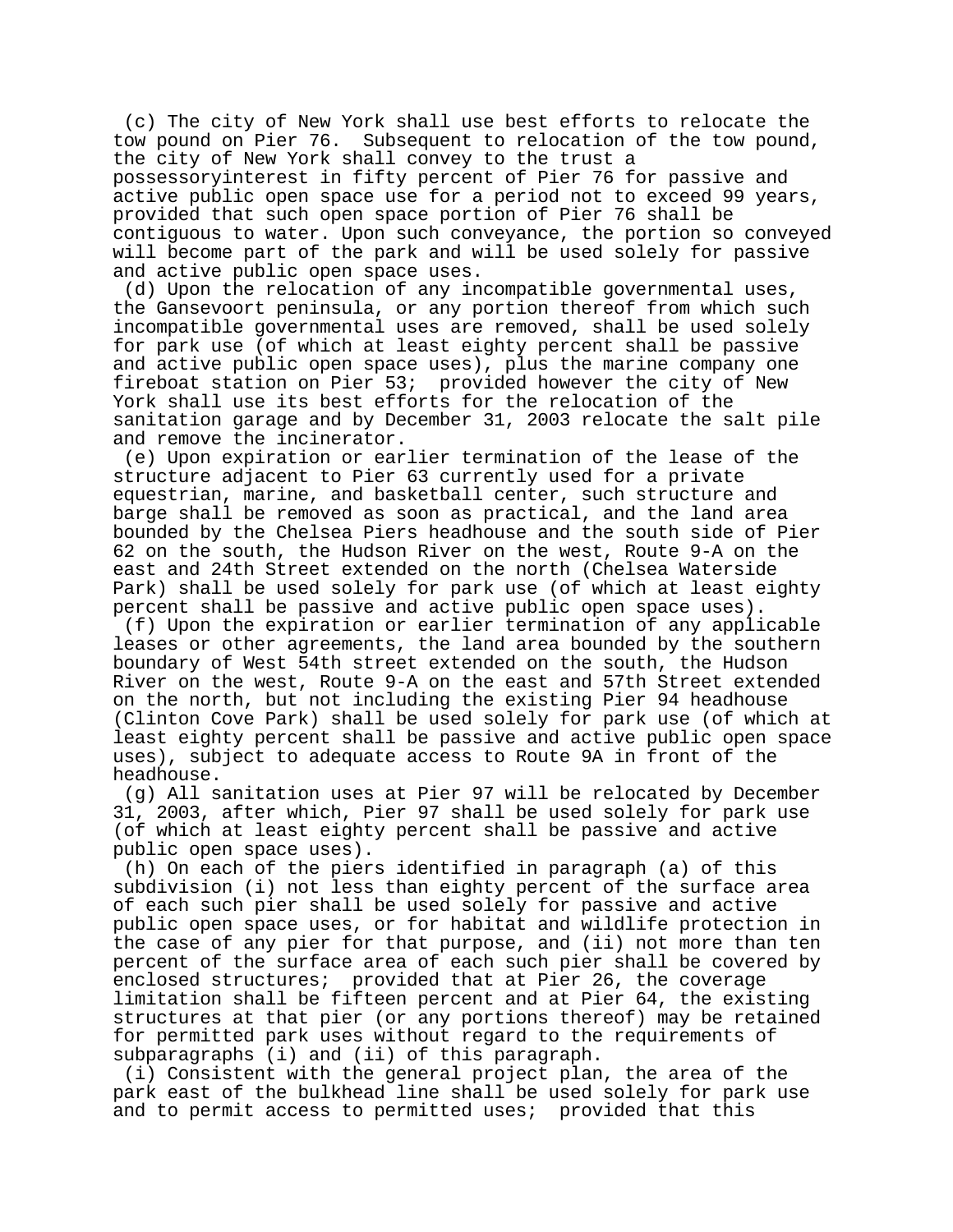limitation shall not apply to those areas east of the bulkhead line that are occupied by pier headhouses or other pier- related structures at the base of piers 57, 59, 60, and 61.

 9-a. The trust shall, to the maximum extent practicable, maintain open view corridors to the Hudson river from streets running towards and away from the park.

 10. (a) The trust shall receive and have exclusive title to all rents, fees, and other revenues required to be transferred to it under paragraph (b) of this subdivision and also to all rents, fees, and other revenues paid or to be paid to it pursuant to any lease, concession arrangement, license or other agreement relating to any part of the park, made by it or any predecessor, and all such monies shall be used solely for constructing, improving, operating and maintaining the park including, but not limited to, capital improvements which facilitate park uses and park/commercial uses.

 (b) All net revenues paid to the state of New York or any instrumentality thereof, the New York state urban development corporation, the Hudson river park conservancy, the city of New York or any instrumentality thereof, or the New York city economic development corporation, pursuant to any lease, concession agreement, license or other agreement relating to any part of the park, and any such revenues hereafter paid to and in the possession of any of those entities, except for revenues from any agreements for Pier 79, and not already appropriated to the Hudson River Park Fund or otherwise committed prior to the taking effect of this act, shall be expeditiously transferred by that entity to the trust and be subject to paragraph (a) of this subdivision. With respect to Pier 79 of the city of New York shall pay the trust for a period of 5 years commencing from the effective date of this act, fifteen percent of any revenues it receives from any lease, concession agreement, license or other agreement relating to such pier, and for the period thereafter, the city of New York shall pay to the trust twenty percent of any such revenues.

 (c) With respect to piers 88, 90, 92 and 94 the city of New York shall pay to the trust for a period of 5 years commencing from the effective date of this act, fifteen percent of any revenues it receives from any lease, concession agreement, license or other agreement relating to such piers, and for the period thereafter, the city of New York shall pay to the trust twenty percent of any such revenues.

 11. Except as otherwise provided in paragraph (b) of subdivision 3 of this section, the trust may not enter into a lease, concession agreement, license or other agreement relating to any part of the park for periods in excess of thirty years in total; provided that any such agreement for a period in excess of ten years shall be for the purpose of assuring a lessee, licensee, concessionaire or other party to an agreement with adequate protection against loss of investments in developing, renovating, improving, furnishing, and equipping properties within the park. Any proposed lease, concession agreement, license or other agreement by the trust for a period in excess of ten years shall constitute a proposed significant action subject to the requirements of subdivision six of this section. The trust shall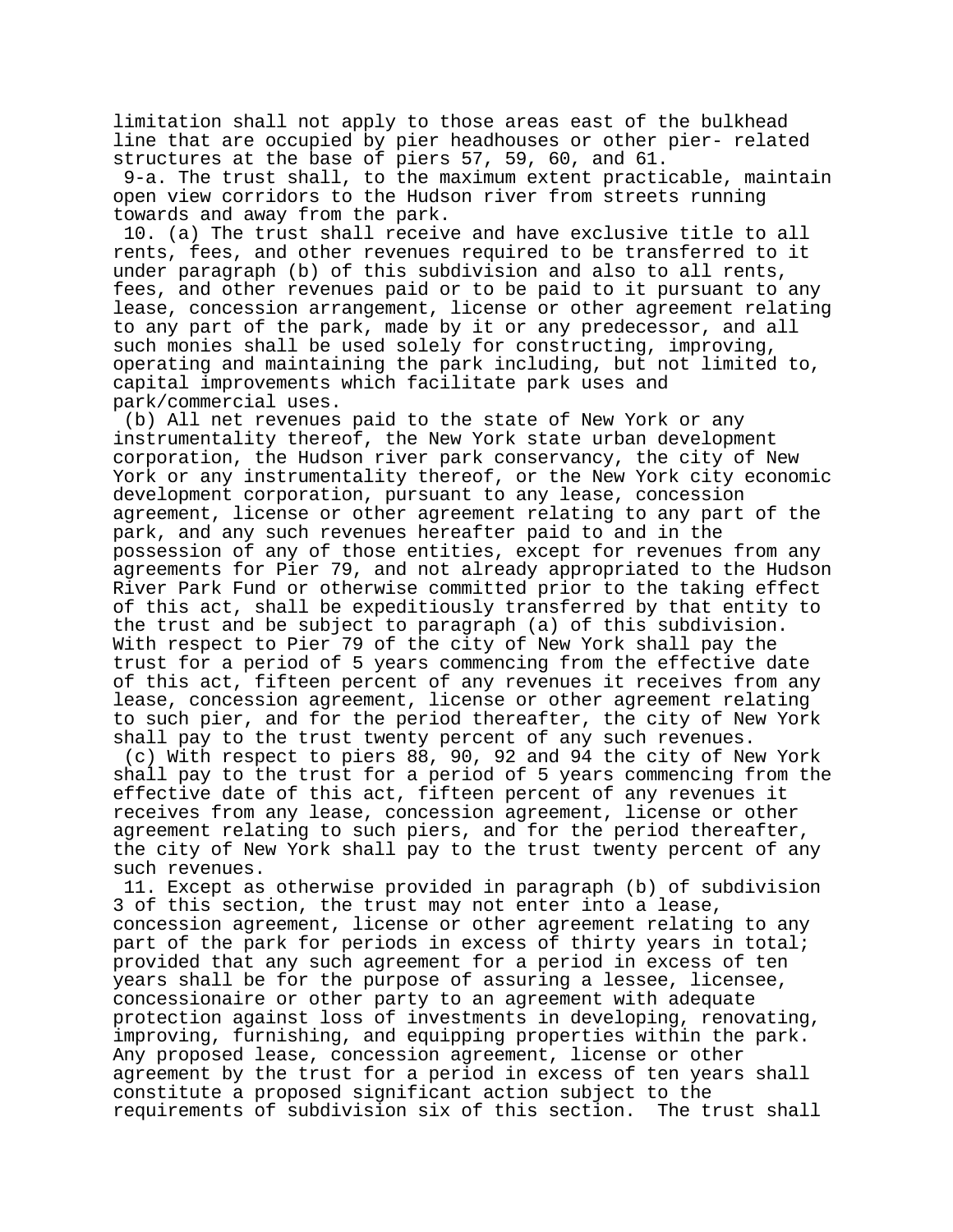promulgate rules and regulations governing leases, concession agreements, licenses or other agreements. Such rules and regulations shall require the trust to issue a bid prospectus for any leases, concession agreements, licenses and other agreements which would provide for a total capital investment in the park of no less than one million dollars over the proposed term of the agreement. The bid prospectus submitted to prospective bidders shall contain specific information concerning the nature of the capital improvements or equipment to be provided by the successful bidder and shall be provided to community boards one, two and four within the borough of Manhattan.

 12. The accounts, records, and performance of the trust shall be subject to annual audit by the comptrollers of the state and city of New York, in accordance with the procedural requirements governing audits under the laws of such jurisdictions.

 13. At all times, the trust shall take all reasonable and necessary steps to prevent and eliminate prohibited uses in the park, subject to the exceptions contained in this act.

 14. The trust may establish and finance staff or consultant positions to serve as liaisons to the trust for each of community boards one, two, and four in the borough of Manhattan. Each community board shall select the person to serve as its liaison.

 15. The state and the city of New York may each acquire real property adjacent to the park or adjacent to state route 9-A to be added to the park pursuant to the general project plan. Sec. 8

 s 8. Hudson river park estuarine sanctuary. 1. The area of the Hudson river within the Hudson river park is an important habitat for many marine and estuarine species including striped bass. Therefore, the water section is hereby designated as the Hudson river park estuarine sanctuary under and subject to the environmental conservation law including the Hudson river estuary management program established pursuant to section 11-0306 thereunder, andshall be subject to the rules, regulations and guidelines of the state department of environmental conservation applicable to that program, as well as subject to the restrictions and limitations set forth in this act.

 2. The trust shall, in conformity with the rules and regulations of the state department of environmental conservation, and in consultation with the state department of environmental conservation, the New York city department of environmental protection, other appropriate state, local and federal agencies, and such educational and research institutions as the trust may select, develop a management plan consistent with this act for the water section and the marine environments under the piers that will provide for:

 (a) conservation of the marine resources found in the area, with special consideration for habitat values;

(b) environmental education and research;

 (c) public recreational use of the water section, including boating, fishing and swimming;

 (d) in the portions of the water section adjacent to park/commercial uses, authorized commercial maritime uses; and

(e) other water dependent uses permitted in the water section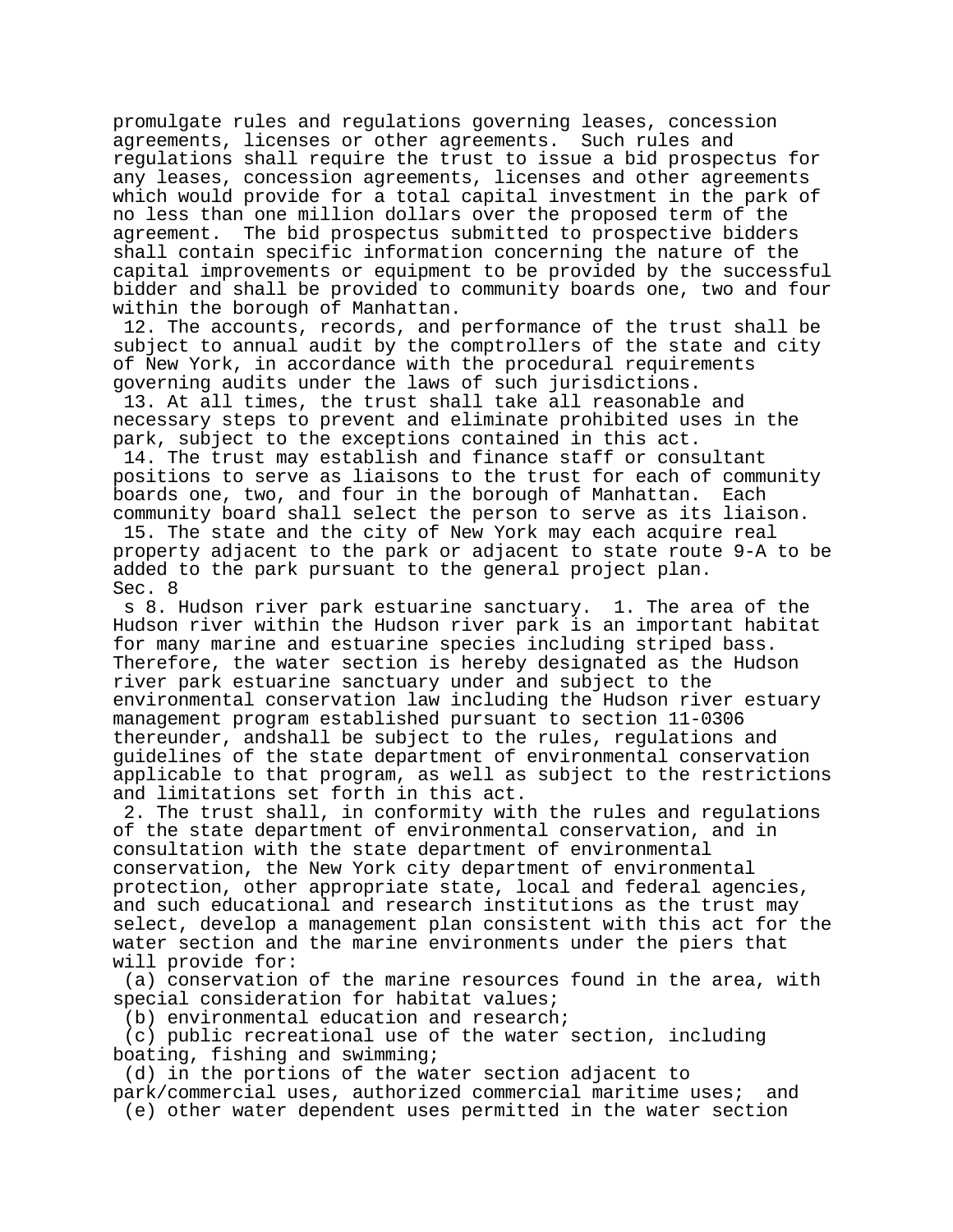under this act.

 The plan may include water surface zones including the establishment of sanctuary/preserve areas and areas where motorized or non-motorized vessels are or are not permitted, and restrictions on noise and other potential nuisance conditions. The plan shall be subject to the approval of the state department of environmental conservation. Pending such approval, existing activities permitted by this act may continue in the water section, provided that particular new activities may be permitted, and particular existing activities may be restricted or prohibited, by the trust consistent with this act with the approval of the state department of environmental conservation. The trust shall have the power to determine where water dependent activities are to occur, subject to the plan under this subdivision and in conformity with the rules and regulations of the state department of environmental conservation.

 3. In addition to the limitations imposed through the adoption of the management plan, within the water section:

(a) Only water dependent uses shall be permitted.

 (b) No person shall excavate, place fill or place any piling, platform or structure in the Hudson river.

 (c) Paragraph (b) of this subdivision shall not prohibit floating structures, and lateral stabilizing elements to secure such floating structures, for water dependent uses; minor improvements along the shore front including bulkhead and other repairs, habitat restoration, and platforms either for a waterfront esplanade or to allow public access to the Hudson river; subject to the limitation that, in the aggregate, no more than eight acres of the water section may be covered or altered by floating structures or minor improvements at any time. Any building or other structure constructed on a floating structure must be limited to water dependent uses and may not exceed one story. No dredge spoils shall be allowed for any purpose. Nothing in this subdivision shall impair the ability of the trust or other persons to maintain navigability or maintain, reconstruct and repair the piers and bulkheads existing and as depicted in the May 20, 1998 final environmental impact statement within their historic footprints or boundaries subject to a determination by the department of environmental conservation that, to the maximum extent practicable, any significant adverse impact on the marine environment resulting from such maintenance, reconstruction or repair will be minimized or avoided.

 4. In addition to any other permit or approval that may be required by state or federal law, notwithstanding any other law, rule or regulation to the contrary, floating structures in the park shall be subject to the review authority vested in the department of environmental conservation under title 5 of article 15 of the environmental conservation law. No floating structure shall be authorized unless such department determines that such floating structure would have no significant adverse impact on the marine environment and appropriate consideration is given to the feasibility of land based alternatives to the proposed use. The department of environmental conservation shall include in any permit issued, such conditions and limitations as will ensure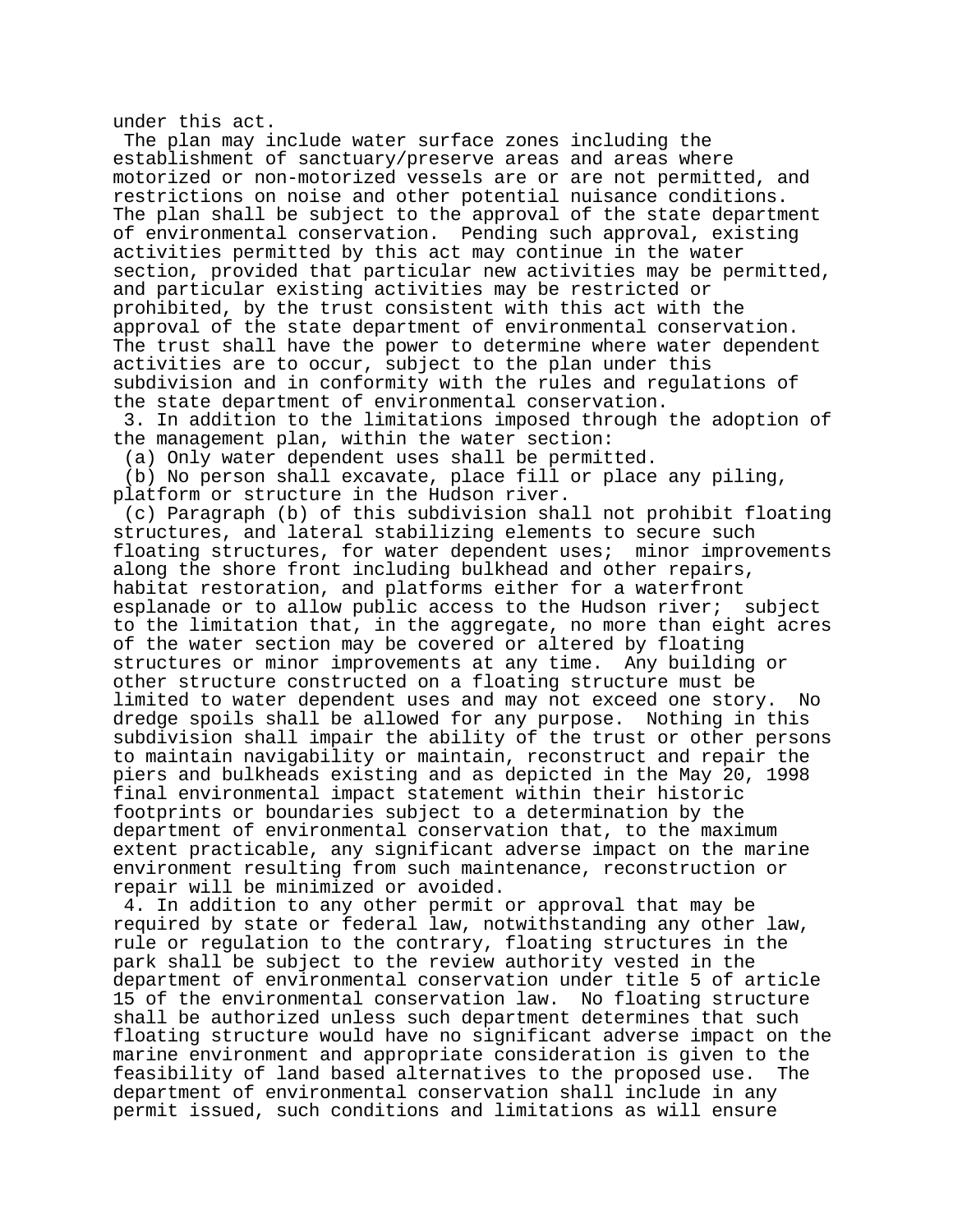compliance with the intent of this section and the purposes of this act. For purposes of this subdivision, the department of environmental conservation may exercise review authority regarding historic ships or vessels and floating structures intended to be moored or attached for a period less than six months if the department determines such ships, vessels, or structures may have a significant adverse impact on the marine environment. Sec. 8-a

 s 8-a. Notwithstanding any provision of law to the contrary the Hudson River Park Trust shall establish the Hudson River Park purposes account and other sub-accounts which may be necessary or convenient for the authorized purposes of the trust within the treasury of such trust which shall reflect and consist of all funds made available to the trust at any time, from any sources, for its authorized purposes.

 Such account and sub-accounts shall be included in detailed quarterly reports of the trust commencing with the quarterly report for the period immediately preceding January 1, 1999, which set forth the status of the account and sub- accounts the amount in such account at the beginning of such quarter (from and including the entire period for the first day of the operative calendar year), the payments of such account, and the amount in such account at the close of such quarter (to and including the entire period of the last day of the operative calendar year). Such detailed quarterly reports shall be prepared and submitted within 30 days of the close of the fiscal quarter of the trust, to the governor, the speaker of the assembly, the temporary president of the senate, the state comptroller, the chair of the senate finance committee, the chair of the Assembly ways and means committee, the Mayor of the City of New York, the Speaker of the City Council of the City of New York, the Comptroller of the City of New York, and community boards one, two and four within the borough of Manhattan.

Sec. 9

 s 9. Moneys of trust. All moneys of the trust from whatever source derived shall be paid to the treasurer of the trust and shall be deposited forthwith in one or more banks or trust companies in the state, as designated by the trust. The moneys in such accounts shall be paid out by the treasurer of the trust upon requisition by the chairperson of the board or of such officer or officers as the board may authorize. Any moneys of the trust not required for immediate use or disbursement may, at the discretion of the trust, be invested in those obligations specified pursuant to section 98-a of the state finance law. Sec. 10

 s 10. Other state laws and agencies. 1. The trust shall be subject to articles 6 and 7 of the public officers law.

 2. Whenever in the opinion of the trust it would be in the public interest, it may, after approval of the director of the budget or the director of the office of management and budget of the city of New York as the case may be, request the temporary assignment and transfer of certain employees of any board, commission, agency or department of the state or the city of New York, and said board, commission, agency or department, if in the opinion of the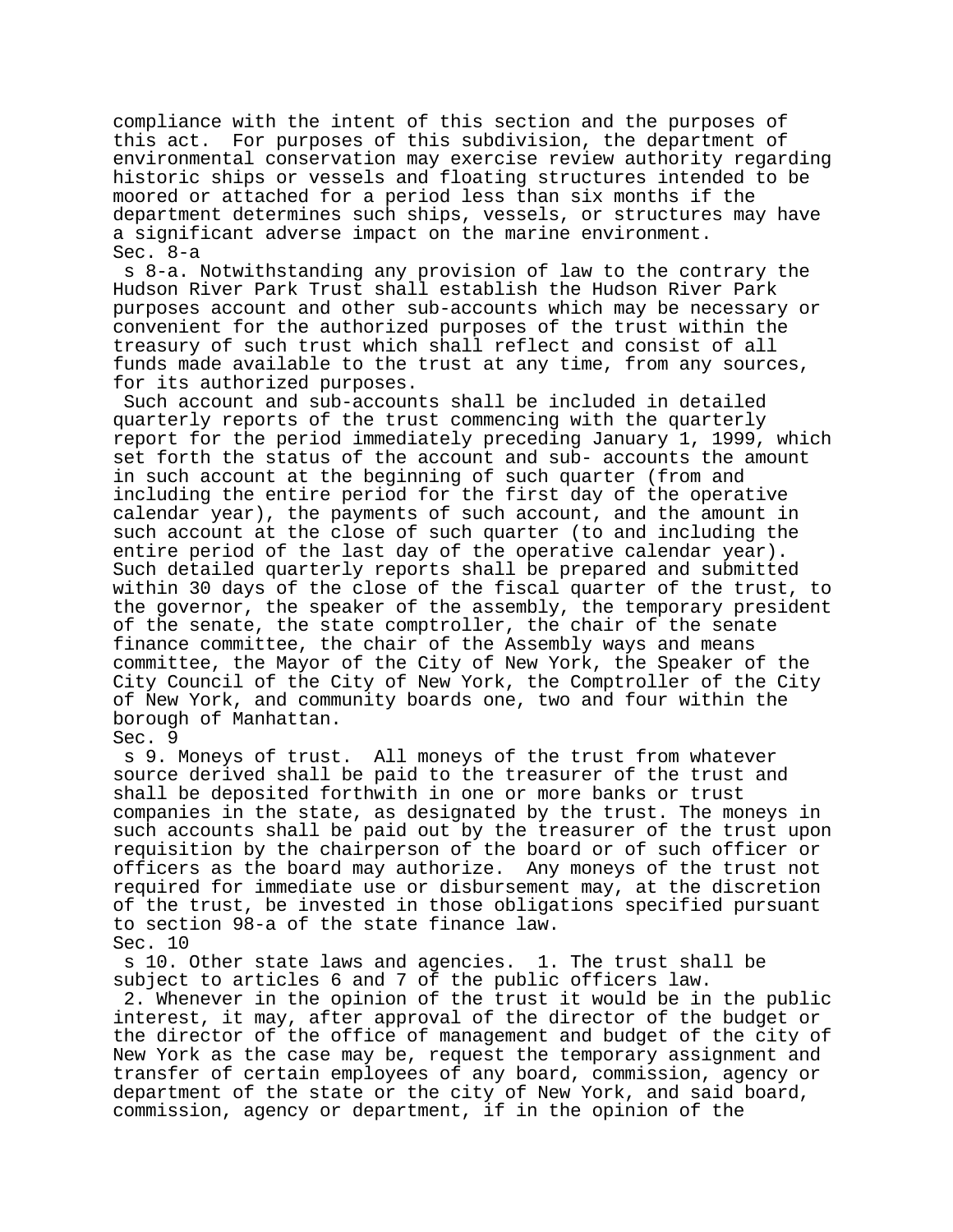transferring agency such transfer will not interfere with the performance of its duties and functions, may make such assignment and transfer or extension thereof which shall not in any way affect the civil service status, continuity of service, retirement plan status, right to compensation, grade or compensation or the rights or privileges of any employee so transferred.

 3. For purposes of sections 220 and 230 of the labor law, the state commissioner of labor and the comptroller of the city of New York shall both be deemed the fiscal officer for the trust.

 4. The trust shall be subject to article 9 of the public authorities law, and its contracts shall be subject to section 135 of the state finance law and the provisions of statelaw pertaining<br>to prevailing wages, labor standards and working hours. The trust to prevailing wages, labor standards and working hours. shall be deemed a "state agency" for purposes of article 15-A of the executive law and its contracts for procurement, design, construction, services and materials shall be deemed state contracts within the meaning of that term as set forth in such article 15-A.

Sec. 11<br>s 11. Notice of tort. In an action against the trust founded upon tort, (a) a notice of claim shall be required as a condition precedent to the commencement of an action or special proceeding against the trust or any officer, appointee or employee thereof, and the provisions of section 50-e of the general municipal law shall govern the giving of such notice and (b) the complaint shall contain an allegation that at least 30 days have elapsed since the demand, claim or claims upon which the action is founded were presented to a member of the trust's board of directors and to the trust's secretary and that the trust has neglected or refused to make an adjustment or payment thereof for 30 days after such presentment. No such action shall be commenced more than one year after the cause of action therefor shall have accrued, except action against the trust for wrongful death which is commenced in accordance with the notice of claim and time limitation provisions of title 11 of article 9 of the public authorities law. Sec. 12

 s 12. Tax exemptions. It is hereby determined that the creation of the trust and the carrying out of its corporate purposes is in all respects for the benefit of the people of the state and is a public purpose, and the trust shall be regarded as performing a governmental function in the exercise of the powers conferred upon it by this act. In furtherance of the same and notwithstanding any other provision of any other law to the contrary:

 (a) The income, monies, operations and properties of the trust shall be exempt from taxation, including without limitation any and all state and local income, franchise, transfer, recording, real property and sales taxation and any assessments of payments in lieu of taxes.

 (b) Any real property taxes or payments in lieu of taxes payable by any enterprise operating within the park to the city of New York shall be paid to the trust following the coming into existence of the trust and the city of New York shall promptly remit any such payments received after such time to the trust. All contributions of personal property made to the trust whether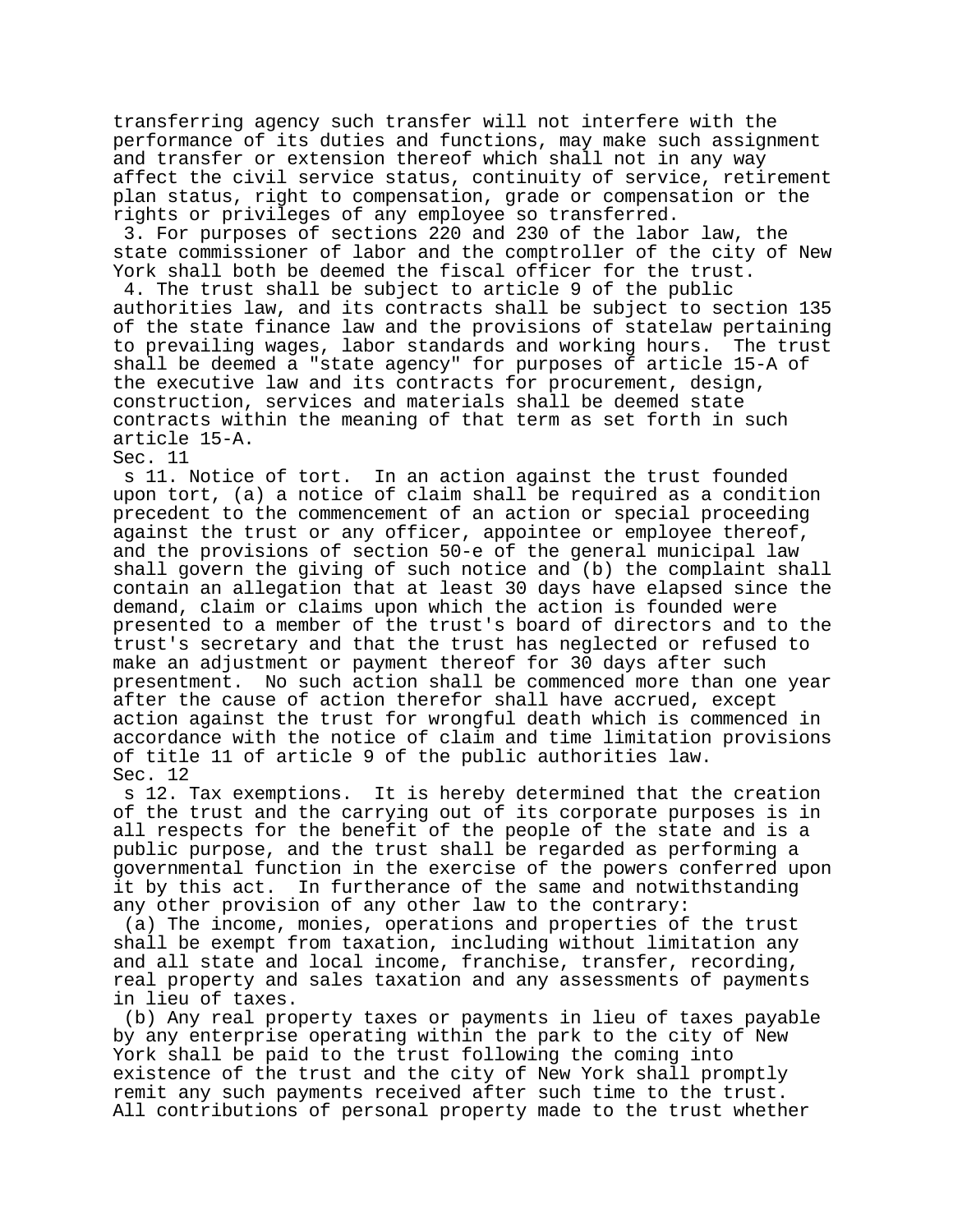by gift, devise or bequest shall qualify as deductions in computing the net taxable income of the donor for the purposes of any income tax imposed by the state or any political subdivision thereof.

Sec. 13

 s 13. Offenses. 1. Unless otherwise provided, any person who violates any rule or regulation adopted pursuant to this act, shall be guilty of a violation punishable solely by a fine not to exceed five hundred dollars.

 2. This section shall not be construed to preclude any other legal or equitable remedy for any violation of this act or any rule or regulation adopted pursuant to it. Sec. 14

 s 14. Additional provisions. 1. All of the Hudson river park shall be subject to the provisions of section 382-a of chapter 190 of the laws of 1990 to the extent such provisions are not inconsistent with the provisions of this act. Notwithstanding the foregoing, no activity or use of any pier or other area within the park which is not permitted under that law shall be deemed permitted under this act, except that the minor shore front improvements permitted under paragraph (b) of subdivision three of section eight of this act shall be permitted notwithstanding the provisions of that law.

 2. This act shall not be construed to bar the construction or maintenance of state highway route 9-A, including its bikeway, walkway and sidewalks, nor to affect the procedures or criteria for design, approval or construction of state highway route 9-A.

 3. This act shall not be construed to prohibit in any portion of the park the construction of facilities for safety purposes. Sec. 15

 s 15. Hudson river park advisory council. 1. There is hereby created the Hudson river park advisory council. All members of the Hudson river park advisory council shall reside in the state, and shall be representatives of local community, park, environmental, civic, labor and business organizations, and elected officials representing communities neighboring the park.

 2. Upon the coming into existence of the trust, the existing members of the Hudson river park conservancy advisory board shall constitute, and are appointed as the initial members of the Hudson river park advisory council and the advisory council shall assume all of the duties and responsibilities of the advisory board. Thereafter, members of the advisory council shall be appointed as provided in the by-laws of the trust, under subdivision one of this section.

 3. In addition to the advisory council members pursuant to subdivisions one and two of this section, two members shall be appointed by the majority leader of the senate; one member shall be appointed by the minority leader of the senate; two members shall be appointed by the speaker of the assembly; one member shall be appointed by the minority leader of the assembly; two members shall be appointed by the speaker of the New York city council; and one member shall be appointed by the minority leader of the New York city council. Each of the advisory council members shall serve at the pleasure of the appointing official or